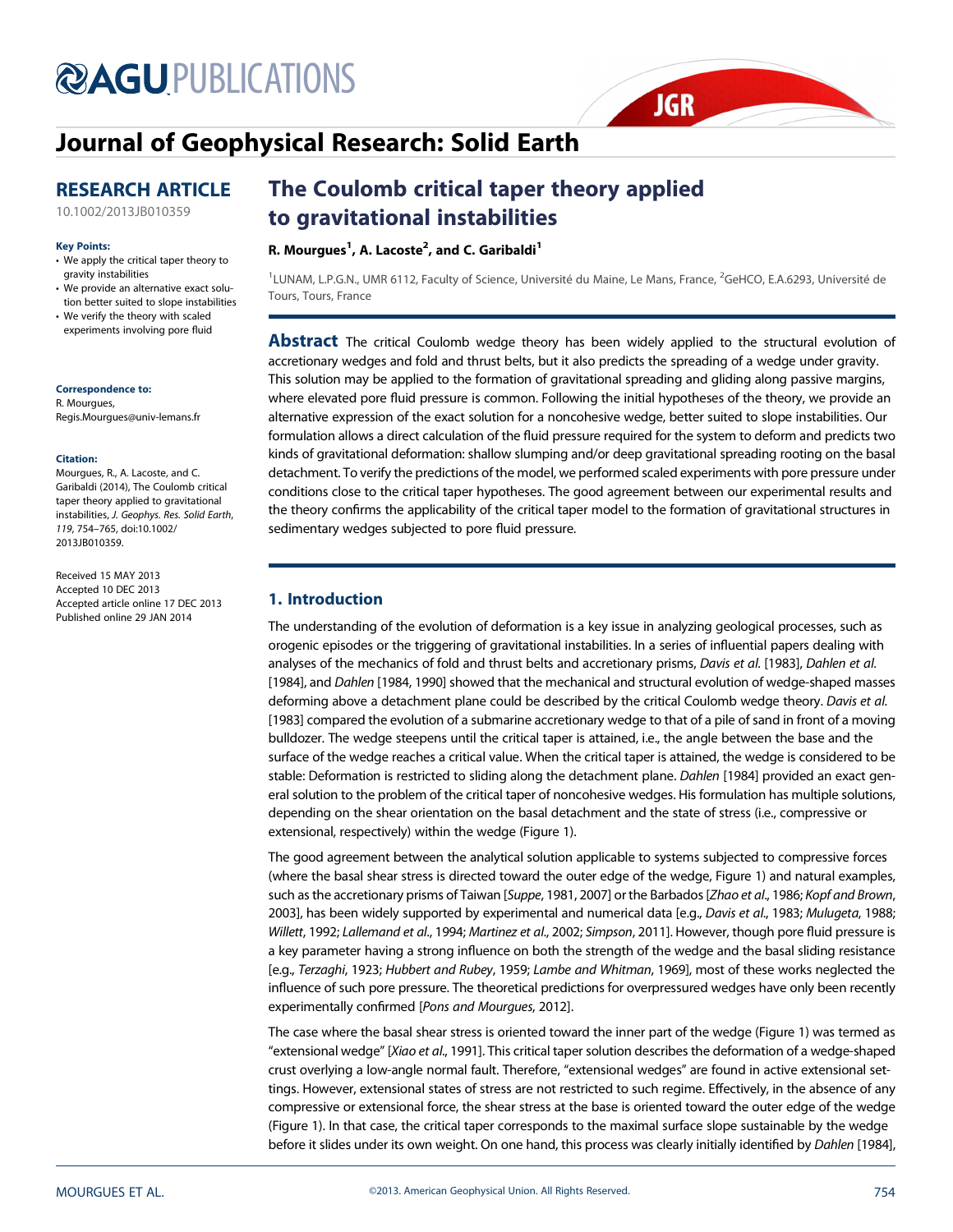

Figure 1. Synthetic diagram showing critical taper solutions for extensional and compressive dry sand wedges. Solid line indicates stability boundaries of systems where the basal shear stress is oriented toward the outer edge of the wedge (cases of sketch 1, Davis et al. [1983] and sketch 2, this study). Dashed line indicates stability boundaries of systems where the basal shear stress is oriented toward the inner part of the wedge (case of sketch 3, modified after Xiao et al. [1991]).

and it has been extensively applied to the study of gravitational spreading in orogenic wedges deforming above a viscous crust [e.g., Platt, 1986] and accretionary wedges subjected to large-scale underplating [Lallemand et al., 1994; Gutscher et al., 1998; Kukowski et al., 2001]. On the other hand, few studies focused on the applicability of this solution to gravitational spreading and gliding along passive margins, where elevated pore fluid pressure is common in sediments and where numerous gravitational structures, such as landslides and debris flows, are identified (e.g., Storegga slide, Norway [Kvalstad et al., 2005] and Demerara Rise, French Guiana [Pattier et al., 2011]).

The fold and thrust belts constituting the downslope part of large-scale submarine systems gravitationally detaching on salt layers or overpressured shale (up to a hundred kilometers wide) (e.g., Niger delta [Bilotti and Shaw, 2005] and Amazon fan [Reis et al., 2010; Morley et al., 2011]) have been compared to the orogenic contractional structures described in critical taper studies. Nevertheless, these authors limited their analyses to the compressive edge and did not carry out further investigations on the extensional upslope part of the system. Moreover, submarine slope instabilities are generally studied at a local scale, using simplified 1-D infinite slope analysis [Mello and Pratson, 1999], 2-D slices method [Bishop, 1955; Lambe and Whitman, 1969], two-wedge models [Lambe and Whitman, 1969; Nadim et al., 2003; Leynaud et al., 2004], or numerical simulations [Hutton and Syvitski, 2004]. Kukowski et al. [2010] also investigated the stability of slopes along the Hikurangi margin of New Zealand using a critical taper analysis. Nonetheless, the applicability of the critical Coulomb wedge theory to the case of gravity-driven extension has not yet been supported by further experimental or numerical studies. To our knowledge, only Morgan and McGovern [2005] compared the critical taper solution in the extensional part of a volcanic system subjected to gravitational collapse with numerical simulations (discrete element method). However, their analysis did not take into account the role of pore fluid pressure on deformation.

In this article, we investigate the applicability of the critical Coulomb wedge theory to gravitational instabilities. We limit our analysis to systems subjected to pore fluid pressure, in the absence of any external compressive or extensional forces. We briefly review the theory and propose an alternative expression of Dahlen's [1984] solution, better suited to the study of slope instabilities. To validate the predictions of this analytical model, we also document a series of physical experiments in which compressed air was applied at the base of dry sand wedges to trigger gravitational instabilities [Mourgues and Cobbold, 2006a, 2006b; Lacoste et al., 2012].

#### 2. Expression of the Coulomb Wedge Theory in the Case of Gravitational Spreading

The complete developments of the critical Coulomb wedge theory are found in a series of paper by Davis et al. [1983], Dahlen et al. [1984], and Dahlen [1984, 1990]. Following the initial hypotheses of this theory, hereafter summarized, an alternative expression of the solution, better suited to slope instabilities, is provided.

The critical taper theory is based on the assumption that the internal state of stress of a wedge composed of material deforming following the Mohr-Coulomb criterion is on the verge of failure everywhere [Davis et al., 1983]. The shape of the wedge, growing self-similarly, depends on the strength of the material and on the relative magnitude of the resistance to sliding at the base. Let  $\alpha$  denote the angle of the planar surface slope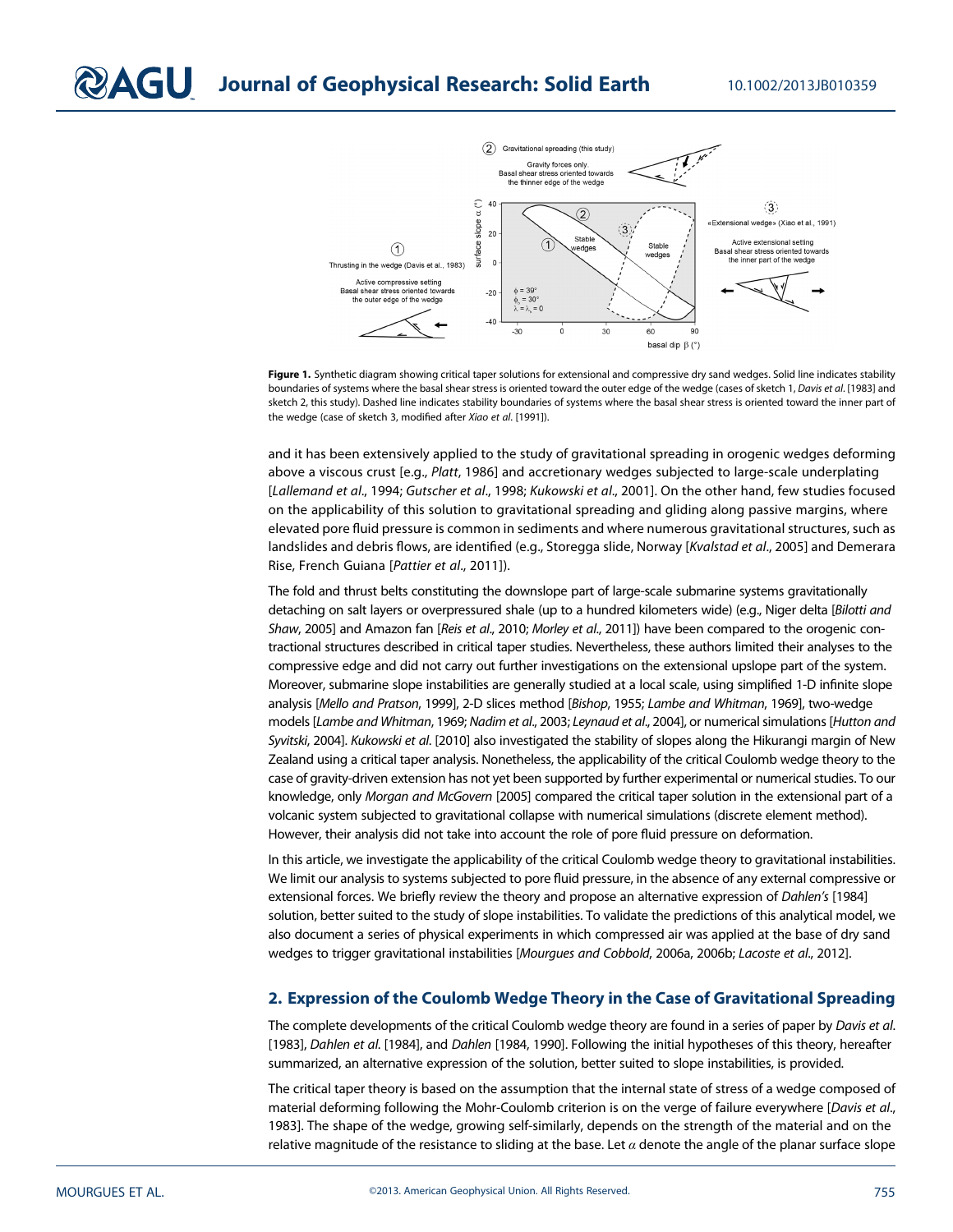

Figure 2. Schematic cross section of a wedge subjected to pore fluid pressure, parameters, and coordinate systems used in this study.

and  $\beta$  the dip of the basal décollement of a triangular submarine wedge (Figure 2). Values of  $\alpha$  and  $\beta$  are positive where the surface slope and the basal detachment dip in the same direction. The static equilibrium of effective stresses in the system of Cartesian coordinates x,z (Figure 2) is

$$
\frac{\partial \sigma'_{xx}}{\partial x} + \frac{\partial \sigma'_{xz}}{\partial z} = \rho' g \sin(\alpha) - \frac{\partial P_{ov}}{\partial x}
$$
 (1a)

$$
\frac{\partial \sigma'_{xz}}{\partial x} + \frac{\partial \sigma'_{zz}}{\partial z} = \rho' g \cos(\alpha) - \frac{\partial P_{ov}}{\partial z}
$$
 (1b)

where g is the constant acceleration of gravity,  $\sigma'$  is the effective stress,  $\rho'$  the effective density (i.e., the density corrected from hydrostatic buoyancy), and  $P_{ov}$  the fluid overpressure (i.e., the pore fluid pressure exceeding the hydrostatic pressure) [Hubbert and Rubey, 1959]. The boundary conditions on the upper surface of the wedge  $(z=0)$  are

$$
\sigma'_{xz} = \sigma'_{zz} = 0 \tag{2}
$$

Dahlen [1984] argued that if the wedge is uniform and noncohesive, the directions of stresses do not vary from place to place within the wedge. In that case, an exact treatment is possible, equations (1a), (1b), and (2) being satisfied by

$$
\sigma'_{zz} = (1 - \lambda^*) \rho \, gz \cos(\alpha) \tag{3a}
$$

$$
\sigma'_{xz} = \rho gz \sin(\alpha) \tag{3b}
$$

where  $\lambda^*$  is the fluid overpressure ratio [S*hi and Wang,* 1988; Saffer and Bekins, 1998] within the wedge

$$
\lambda^* = P_{ov} / \rho gz \cos(\alpha) \tag{4}
$$

Abnormal fluid pressures are indicated with  $\lambda^*$ . This coefficient is slightly modified from the generalized pore pressure ratio λ [Hubbert and Rubey, 1959; Davis et al., 1983]. Effectively, in hydrostatic fluid pressure conditions,  $\lambda$  ~ 0.4, whereas  $\lambda^*=$  0. In the following analysis, we use  $\lambda^*$ , more convenient to set as a boundary condition. Along submarine slopes, the upper sedimentary cover, saturated with water, may be subjected to strong compaction. In low-permeability sediments, the expulsion of water is slow, so that fluid pressure builds up to high values, close to those of the lithostatic pressure. This process, known as disequilibrium compaction, causes the pore fluid pressure to increase with depth. Though it might be more complex in natural systems, it is reasonable to assume as a first approximation that the pressure increase with depth is linear (hypothesis followed by Dahlen in the initial critical taper theory). Therefore, we assume that the fluid overpressure ratio  $\lambda^*$ , dependent on the fluid pressure and the lithostatic pressure, is kept constant within the wedge.

Equations (3a) and (3b) are conventionally used in one-dimensional infinite slope soil mechanics analyses [Terzaghi, 1943; Jaeger and Cook, 1979]. The determination of normal and shear stresses acting on the basal detachment requires the formulation of  $\sigma'_{xx}$ , which remains indefinite from equations (3a) and (3b). Let us consider the wedge on the verge of failure. Two distinct values of  $\sigma'_{\text{\tiny{XX}}}$  correspond to the extensional (upslope) and compressive (downslope) states of stress within such wedge, respectively. From geometrical considerations (see Appendix A):

$$
\sigma'_{xx} = (2Y - 1)\sigma'_{zz} \tag{5}
$$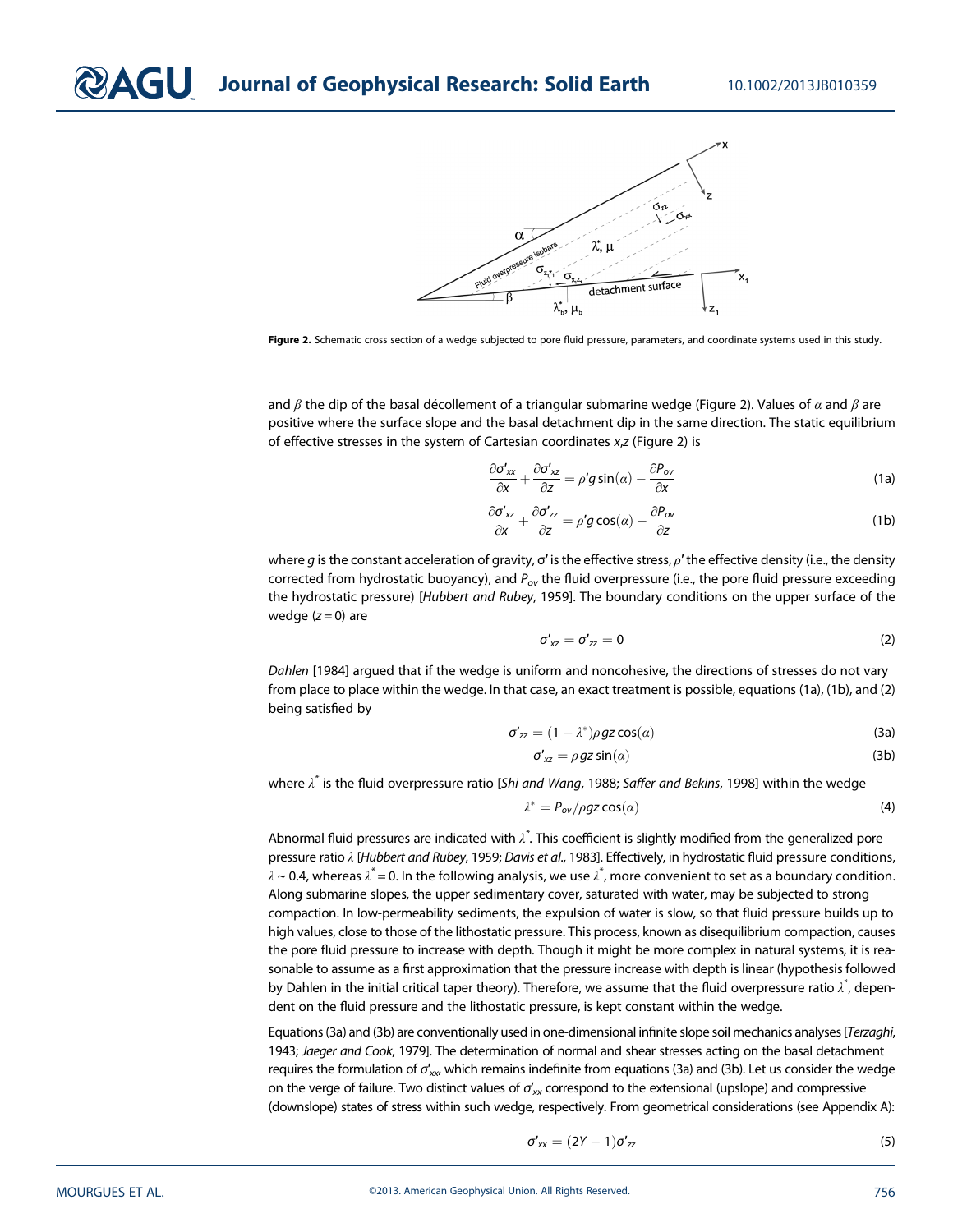with

$$
Y = \frac{1 - \sin(\phi)\sqrt{1 - FS^2}}{\cos^2(\phi)}
$$
 in the extensional domain (6a)

$$
Y = \frac{1 + \sin(\phi)\sqrt{1 - FS^2}}{\cos^2(\phi)}
$$
 in the contradictional domain (6b)

and

$$
FS = \frac{\tan(\alpha)}{(1 - \lambda^*)\tan(\phi)}\tag{7}
$$

where the detachment surface form parallel to the surface slope and  $\phi$  is the angle of internal friction of the material. If the factor of safety FS = 1, the surface slope of the cover becomes unstable, thus triggering shallow landsliding. Note that Y cannot be calculated where  $FS > 1$ . Where the fluid pressure is in hydrostatic equilibrium ( $\lambda^*=$  0), the maximum surface slope angle of the cover is the angle of repose of the material:  $\alpha=\phi.$ Where the wedge is subjected to fluid overpressure, the critical surface slope is reduced and is given by Hubbert and Rubey [1959] equation:

$$
\tan \alpha = (1 - \lambda^*) \tan \phi \tag{8}
$$

For the wedge to slide on a detachment not parallel to the surface, one has to consider a basal weak plane, defined by its own internal friction  $\mu_b$  and fluid overpressure ratio  $\lambda^*_{\phantom * b}$ :

$$
\mu_b(1 - \lambda^*)_b < \mu(1 - \lambda^*) \tag{9}
$$

where  $\mu$  is the coefficient of internal friction of the material  $\mu$  = tan  $\varphi$ . The introduction of two distinct parameters  $\lambda^*$  and  $\lambda^*_{~b}$  implies that a sudden change of pore pressure occurs across the basal décollement, as is often observed across low-permeability sediments acting as seals for rising fluids (Figure 2) [Osborne and Swarbrick, 1997]. Therefore, the dependence of the value of  $\lambda^*$  on that of  $\lambda^*$  has to been taken into account. Dahlen [1984] defined the basal effective friction:

$$
\mu'_{b} = \mu_{b} \frac{1 - \lambda_{b}}{1 - \lambda} \tag{10}
$$

Consequently, the basal Coulomb boundary condition is written as

$$
\tau_b = \mu'_b \sigma'_n \tag{11}
$$

where  $\tau_b$  is the basal shear stress within the detachment and  $\sigma'_n$  is the effective stress within the wedge, just above the basal detachment. The normal stress ( $\sigma'_n$ ) and the shear stress ( $\tau$ ) acting on the detachment of the wedge are deduced from  $\sigma'_{xx}$ ,  $\sigma'_{xz}$ , and  $\sigma'_{zz}$  by a change of Cartesian coordinates ( $x_1z_1$ , Figure 2; see Appendix B) [Jaeger and Cook, 1979]:

$$
\sigma'_n = E_1 \rho g z \cos(\alpha) \tag{12a}
$$

$$
\tau = E_2 \rho \, gz \cos(\alpha) \tag{12b}
$$

With

$$
E_1 = (1 - \lambda^*) \{ Y + (1 - Y) \cos[2(\alpha - \beta)] \} + \tan(\alpha) \sin[2(\alpha - \beta)]
$$
 (13a)

$$
E_2 = (1 - \lambda^*)\{(Y - 1)\sin[2(\alpha - \beta)]\} + \tan(\alpha)\cos[2(\alpha - \beta)]
$$
 (13b)

By substituting equations (12a) and (12b) into boundary condition 11, we express the fluid overpressure ratio required for the wedge to slide on a basal low-resistance layer as

$$
\lambda^*_{b} = 1 - (1 - \lambda^*) \frac{E_2}{\mu_b E_1}
$$
 (14)

Though equation (14) is an alternative formulation of Dahlen's expression [Dahlen, 1984] and Lehner's graphical solution [Lehner, 1986], it allows a direct calculation of the fluid pressure (or the basal friction) required for sliding on the basal detachment, whereas Dahlen's critical taper exact solution required the resolution of an equation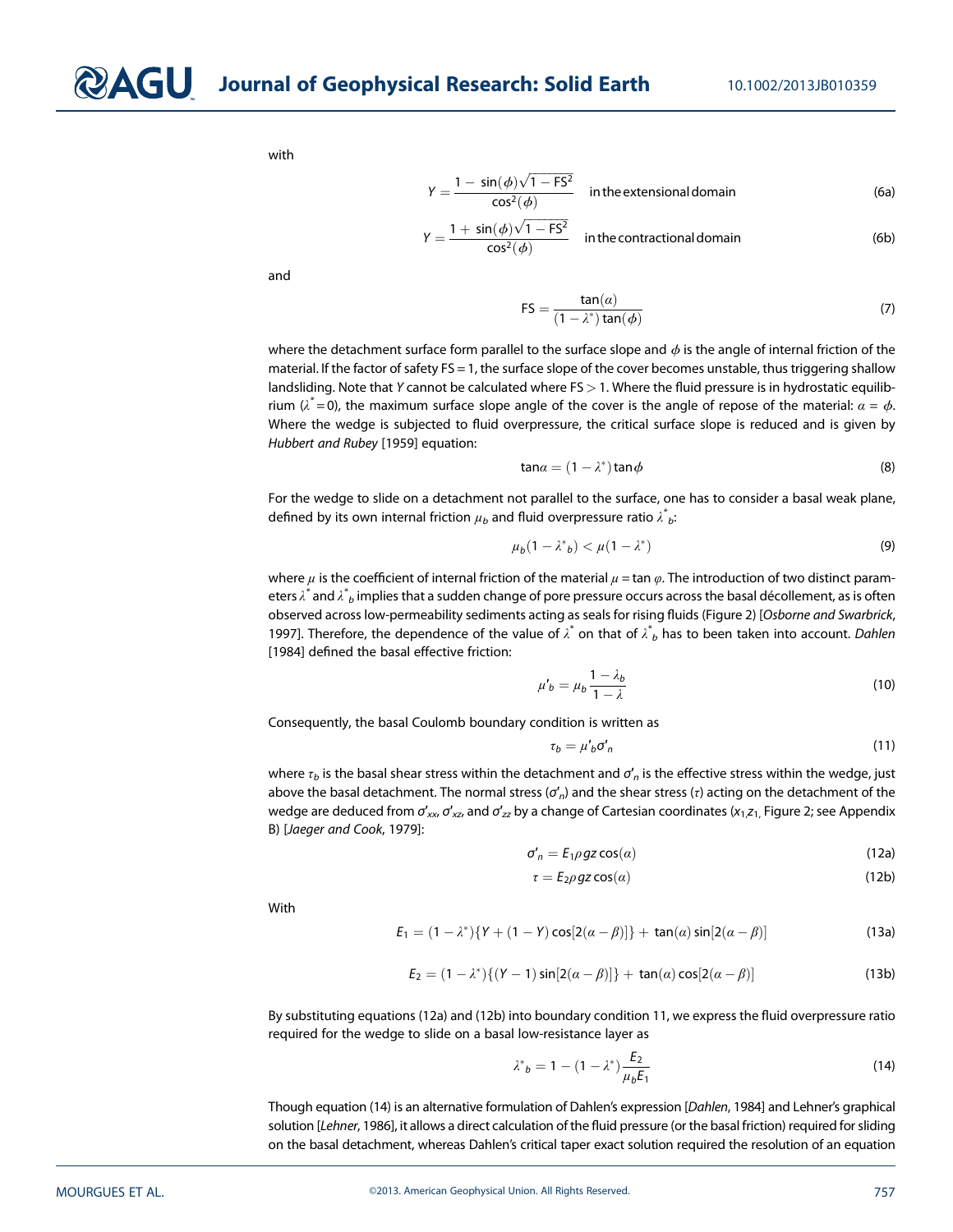



[Dahlen, 1984, equation (17)]. Equation (14) also provides important indications on the stability of the surface slope and the potential triggering of shallow slumps through the expression of the factor of safety FS (equation (7)).

Several domains are identified when plotting the solutions as a function of  $\mathcal{\breve{A}}_b$  (Figure 3).

- 1. The central area shows surface slope angle and basal fluid overpressure ratio combinations for which the wedge remains stable, i.e., endures no internal plastic deformation.
- 2. The lower limit of this stable domain (dashed line, Figure 3) is valid in the case of a compressive state of stress. Below this limit, a wedge is considered to be subcritical and unstable (Figure 1). In such case, as insufficient shear stress is generated at the base to activate a basal detachment, the formation of thrust faults causes the wedge to steepen until it reaches its critical taper.
- 3. The upper limit of the stable domain corresponds to the critical surface slope of the wedge. The dashed part of this limit (Figure 3) is valid only for wedges subjected to compressive forces, whereas the black solid line corresponds to an extensional state of stress. Above this upper extensional limit, the wedge is predicted to thin, subside by gravity spreading, and deform by normal faulting.

In the case of thrusting under compressive forces, it is implicitly assumed that a sufficient force is applied to the system to initiate deformation. In the case of gravitational processes, sliding along a low-resistance detachment plane can be triggered as soon as the gravitational potential of the system is great enough to overcome the basal frictional resistance. Therefore, the upper extensional limit (Figure 3) is valid for active accretionary and orogenic wedges as well as for any passive margin slope subjected to gravity forces only. Gravitational spreading only requires the detachment surface to be subjected to a minimal pore fluid pressure ( $\lambda^*_{~b}$ )"; Figure 3). Where  $\lambda^*_{~b}$ < $\lambda^*_{~b}$ ", sliding is restricted to shallow slumps (not rooting on the basal detachment surface), the critical slope being driven by the angle of repose of the surface ( $FS = 1$ ; Figure 3).

#### 3. Expression of the Basal Effective Friction

Dahlen [1984] justified the use of the effective coefficient of basal friction  $\mu'_b$  (equation (10)) by expressing the basal shear stress condition, for a material obeying a Mohr-Coulomb criterion:

$$
\tau_b = \mu_b(\sigma_n - P_b) = \mu'_b(\sigma_n - P) \tag{15}
$$

where  $\sigma_n$  is the total normal stress acting on the detachment.  $P_b$  and P are the values of the pore pressure on the detachment surface and just above, respectively. On one hand,  $\mu'_{b}$  (equation (10)) can be deduced from equation (15) by substituting the pore pressure P by a pore pressure ratio  $\lambda$  defined with respect to the normal stress  $\sigma_n$  acting on the detachment (expressed in the  $x_1$ , $z_1$  coordinate system, Figure 2) [Davis et al., 1983]. On the other hand, Dahlen [1984] defined the coefficient of fluid pressure  $\lambda$  as a function of  $\sigma_{zz}$ , with respect to the x,z coordinate system, linked to the surface slope (equation (4) and Figure 2). This difference in the reference coordinate systems causes issues to arise [Wang et al., 2006]. Indeed, according to equation (3a), and assuming uniform fluid overpressure ratios  $\lambda$  and  $\lambda_b$ , the total stress  $\sigma_{zz}$  is parallel to fluid pressure gradients (Figure 2) and therefore remains constant, regardless of the pore fluid overpressure [Mourgues and Cobbold,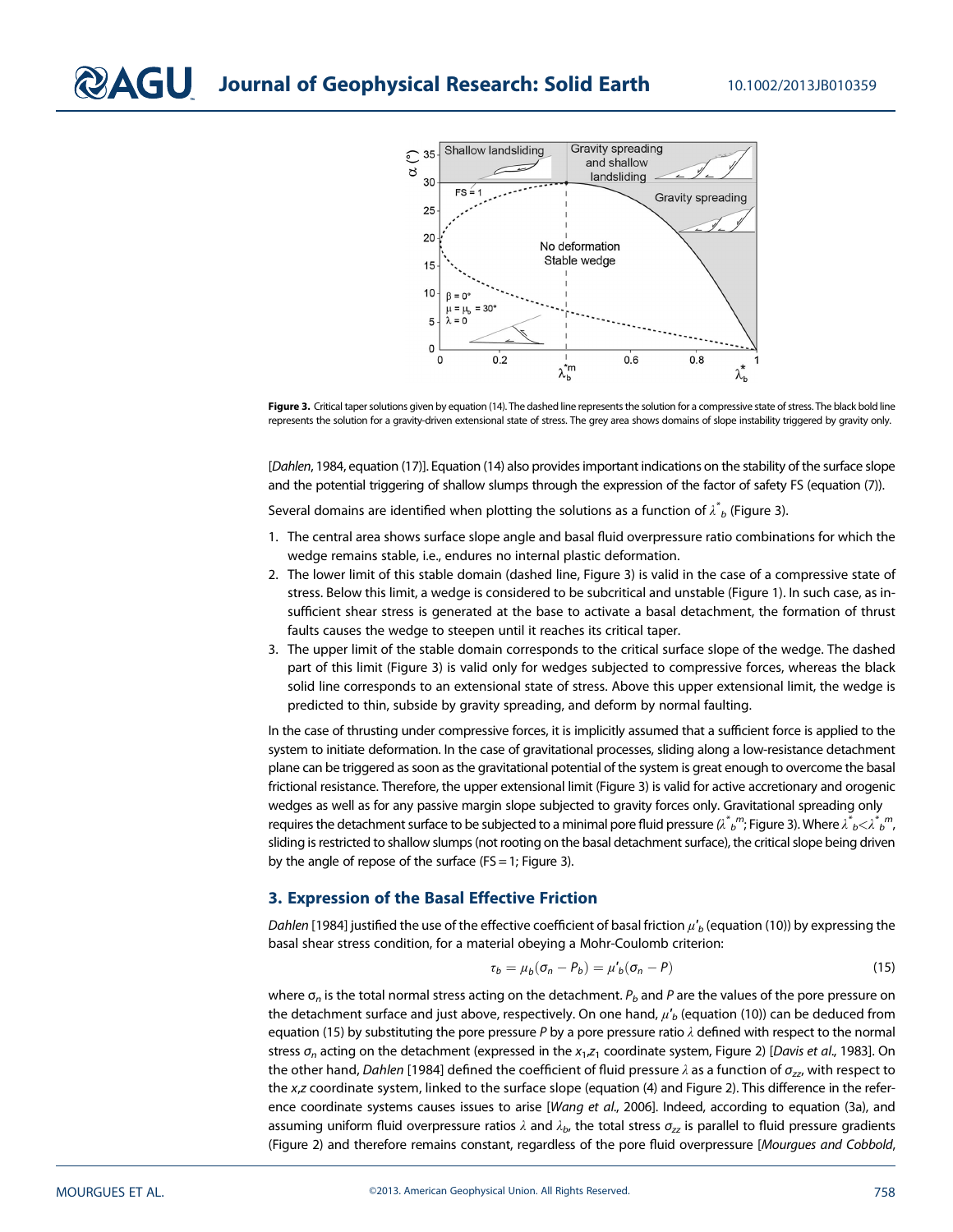

Figure 4. Critical taper solutions given by model I (grey solid line) and model II (black solid line) equations.

2003]. However, the total stress normal to the detachment ( $\sigma_{z1z1}$ , Figure 2) directly depends on the pore pressure [Mourgues and Cobbold, 2003]. Hence, to be consistent with the definition of  $\lambda$  used by Dahlen [1984],  $\mu'_{b}$  should be expressed in the  $x_1,z_1$  coordinate system. The shear stress on the basal detachment can then be written

$$
\tau_b = \mu_b(\sigma_n - P_b) = \mu_b(\sigma'_n + P - P_b) = \mu_b(E_1 + \lambda^* - \lambda^* b) \rho g z \cos(\alpha) = \mu'_b \sigma'_n = \mu'_b E_1 \rho g z \cos(\alpha) \tag{16}
$$

where  $\sigma_n$  and  $\sigma'_n$  are the total and effective stresses acting within the wedge just above the basal detachment, respectively.

The effective coefficient of basal friction becomes

$$
\mu'_{b} = \mu_{b} \left( 1 + \frac{\lambda^* - \lambda^*_{b}}{E_1} \right) \tag{17}
$$

Combining equations (16) and (12b), the fluid overpressure ratio required to trigger gravitational instabilities is expressed as

$$
\lambda^*_{b} = E_1 + \lambda^* - \frac{E_2}{\mu_b} \tag{18}
$$

Differences in the critical fluid overpressure ratio required to trigger sliding, as calculated using the basal effective friction given by Dahlen [1984] (equation (10)), hereafter denominated as model I, and the corrected basal effective friction given in equation (17) (model II), are illustrated in Figure 4. As observed by Wang et al. [2006],



Figure 5. Experimental setup. (a) Schematic cross-section view (left) and pressure profile (right) along a wedge section perpendicular to the detachment surface. P<sub>hydro</sub>: hydrostatic pressure; P<sub>fluid</sub>: air pressure; P<sub>litho</sub>: lithostatic pressure. (b) Cross-section view of pressure isobars (Pa), with  $K_u$  the permeability of the glass microbeads (darcy) and  $K_s$  the permeability of the sand cover (darcy). (c) Coefficient of fluid pressure along the detachment surface, calculated for various values of H′.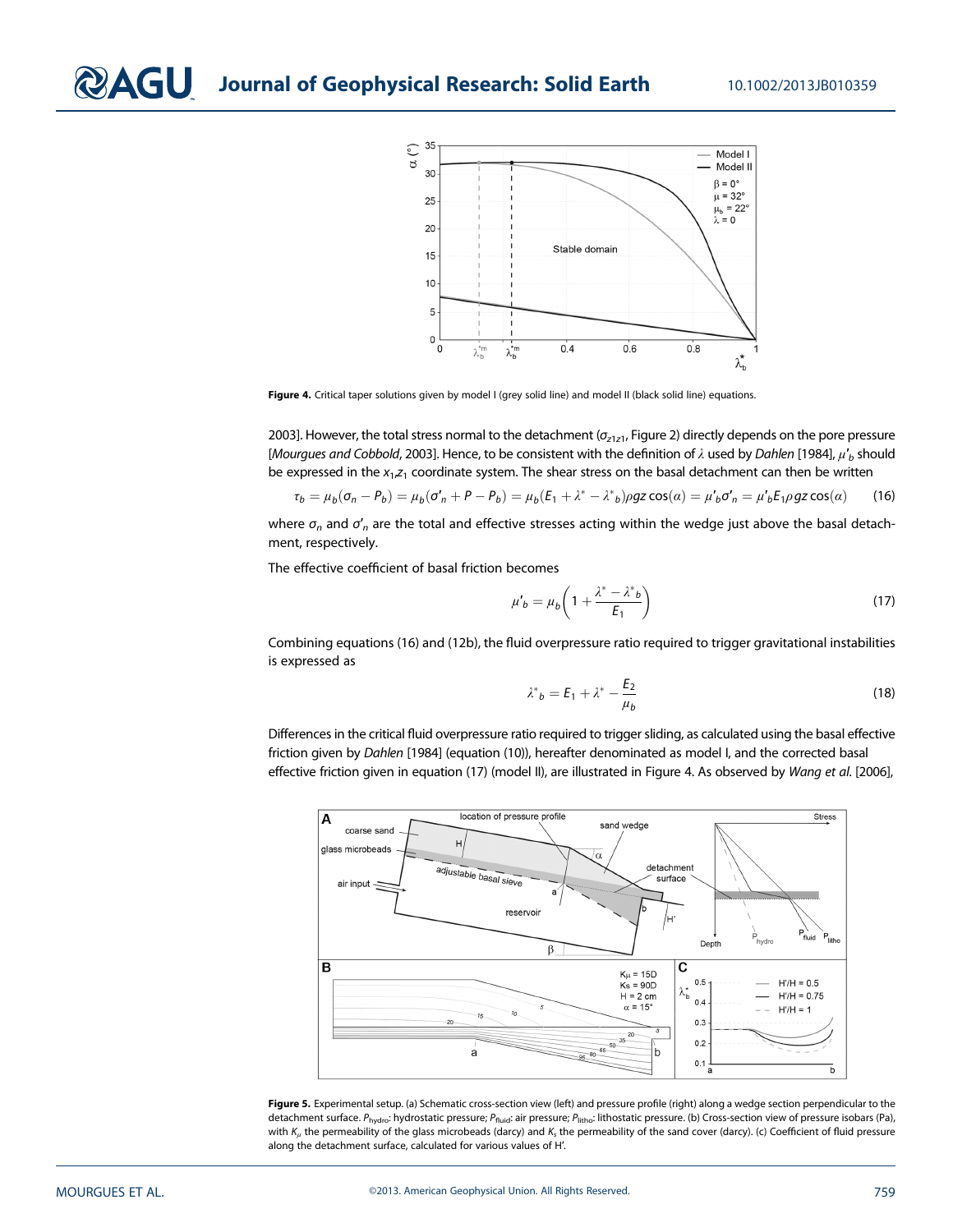| <b>Table 1.</b> Physical Properties of the Materials |                     |                                   |                                   |                                       |                         |
|------------------------------------------------------|---------------------|-----------------------------------|-----------------------------------|---------------------------------------|-------------------------|
| Material                                             | Grain Size<br>(num) | <b>Bulk Density</b><br>$(ka m-3)$ | Angle of Internal<br>Friction (°) | Coefficient of Internal<br>Friction u | Permeability<br>(Darcy) |
| Coarse sand (cover)                                  | $300 - 400$         | 1600                              | 31                                | 0.6                                   | 90                      |
| Glass microbeads<br>(decollement)                    | $200 - 300$         | 1600                              | 22                                | 0.4                                   | 15                      |

where the state of stress is compressive and critical taper angles are small (small angle approximation and lower limit of the stable domain, Figures 3 and 4), changes in the definition of the fluid overpressure ratio are negligible (Figure 4). Nevertheless, where such angles are greater (upper limit of the stable domain, Figures 3 and 4), the differences between model I and model II become significant. The minimal coefficient of fluid pressure required to trigger gravitational spreading instead of shallow slumping ( $\lambda^*{}_{b}{}^{m}$ , Figure 3) is slightly greater for model II (Figure 4). For a given surface slope angle, the destabilizing fluid pressure is also greater in model II. Moreover, the domain where the deformation is predicted to be dominated by gravitational spreading is reduced in model II, the critical surface slope angle being greater, for a given value of  $\lambda^*_{\phantom * b}$ , than in model I.

#### 4. Experimental Modeling

#### 4.1. Experimental Setup and Procedure

We built an experimental setup in which compressed air was injected at the base of sand models (Figure 5a) [Mourgues and Cobbold, 2006a, 2006b; Mourgues et al., 2009; Lacoste et al., 2011, 2012]. The models were built on a 60 cm long and 40 cm large sieve and comprised a 0.5 cm thick basal low-permeability glass microbeads layer overlain by a coarse sand cover (thickness H, Figure 5a). The downslope edge of the cover had the shape of a triangular wedge. The surface slope of this wedge varied between 8° and 20°, depending on the series of experiments. We used materials having a negligible cohesion [Schellart, 2000], corresponding to the assumptions of the analytical model. The high permeability contrast between the glass microbeads and the sand (Table 1) allowed for fluid overpressure on the detachment surface (Figure 5a) [Mourgues and Cobbold, 2006a, 2006b]. Fluid pressure in the reservoir was monitored during the experiments using a U-manometer. We controlled the distribution of the coefficient of fluid pressure on the detachment surface by adjusting the dip of the sieve under the downslope edge (Figure 5a). Indeed, for  $\lambda^*_{\;\;b}$  to be constant along the detachment surface, the air pressure loss within the triangular edge of the model (Figure 5b) had to be balanced by adding glass microbeads underneath (thickness H′, Figure 5a) [Mourgues and Cobbold, 2006a, 2006b; Mourgues et al., 2009]. Figure 5c shows calculations of the basal fluid overpressure ratio for various values of the ratio H′/H. Though fluid overpressure was not strictly constant ( $\lambda^*_{\ b}$  = 0.23 ± 0.04 in the case illustrated in Figures 5b and 5c), a value of 0.75 of the ratio H'/H allowed us to minimize variations in  $\curlywedge^*_{b}$  (Figure 5c) along the detachment surface.

The basal fluid pressure was increased until sliding of the cover was triggered. The critical pressure required for sliding of the wedge to be initiated was then measured and the basal fluid overpressure ratio ( $\lambda^*_{\;\;b}$ ) determined. To verify our analytical predictions, we tested various combinations of basal dip and surface slope angle. These verifications only focused on massive gravitational instabilities rooting in the detachment layer (i.e., the glass microbeads). Investigations on the triggering of shallow destabilizations (i.e., rooting within the sand wedge) would have required the surface slope angle to be increased as the basal fluid pressure remained constant during the experiment.



Figure 6. Top views of the downslope edge of the model, (a) before and (b) after landslide triggering. Arrows indicate surface displacements calculated from image cross correlation [Pons and Mourgues, 2012].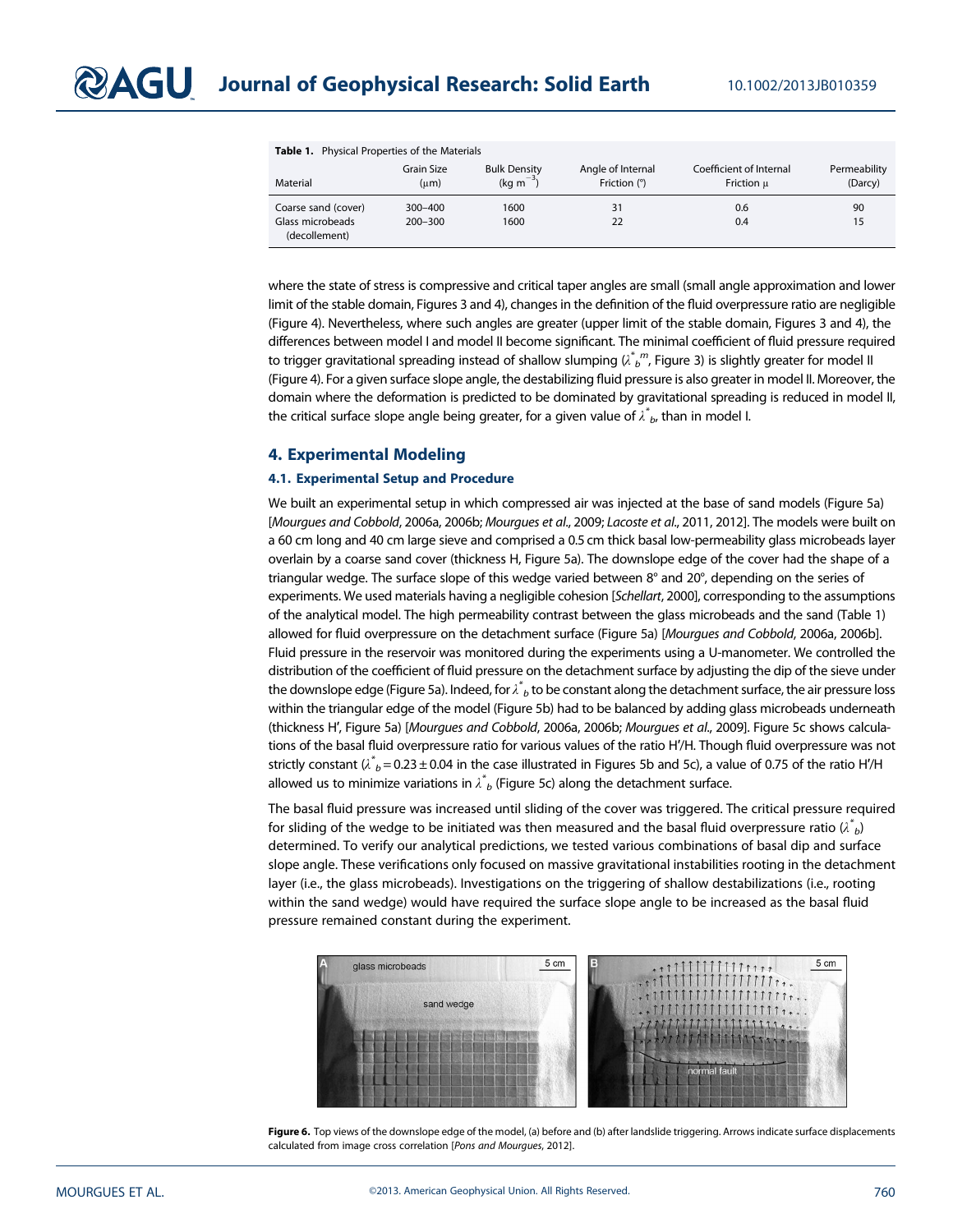## **QAGU** Journal of Geophysical Research: Solid Earth 10.1002/2013JB010359



Figure 7. Experimental results (black dots) and theoretical model I (Dahlen's formulation [1984]) (grey solid lines) and model II (this study, black solid lines) predictions. The theoretical predictions take into account the dependency of  $\lambda^*$  on  $\lambda^*$  in the sand models.

#### 4.2. Results

As observed by Lacoste et al. [2011, 2012], deformation initiated at the downslope edge of the models. When fluid pressure reached a critical value, a normal fault formed at the top of the downslope wedge-shaped edge of the models (Figure 6). No sand avalanche was triggered and the microbeads layer was deformed. These observations confirmed that the instability rooted on the basal detachment surface and that no shallow landslide (i.e., rooting above the detachment surface, within the sand wedge) occurred (gravity spreading area, Figure 3).

For a given geometry of the wedge, the coefficient of fluid pressure required to trigger sliding decreases with the basal slope ( $\beta$ ) increasing (Figure 7). For a given basal slope angle, the value of the critical  $\lambda^*{}_b$  decreases as the surface slope (i.e., the taper of the wedge) increases (Figure 7). The minimal critical  $\lambda^*{}_b$  values are obtained where the surface slope angle reaches values close to the angle of internal friction of the sliding material  $(*φ* = 31°, Table 1).$ 

All results indicate that where the forces driving sliding are increased (i.e., where the basal and/or surface slope angle increases), the basal fluid pressure (i.e., the reduction of the basal frictional resistance) required for the critical taper to be attained diminishes. The experimental results are in good agreement with the analytical predictions of model I [Dahlen, 1984] and model II (this study) (Figure 7). On one hand, where  $\beta = 2^{\circ}$ , these results are clearly in better agreement with model II. Where  $\beta = 10^{\circ}$  and  $\beta = 15^{\circ}$ , the experimental agreement with model II results is only slightly better than with model I. On the other hand, where  $\beta = 5^\circ$ , the experimental results fit better to model I analytical curve.

#### 5. Discussion

#### 5.1. Comparison Between Analytical and Experimental Results

Though the observed experimental trends match the predictions, our results do not allow clear discriminations between model I and model II analytical solutions. This may be linked to experimental limitations. First, in the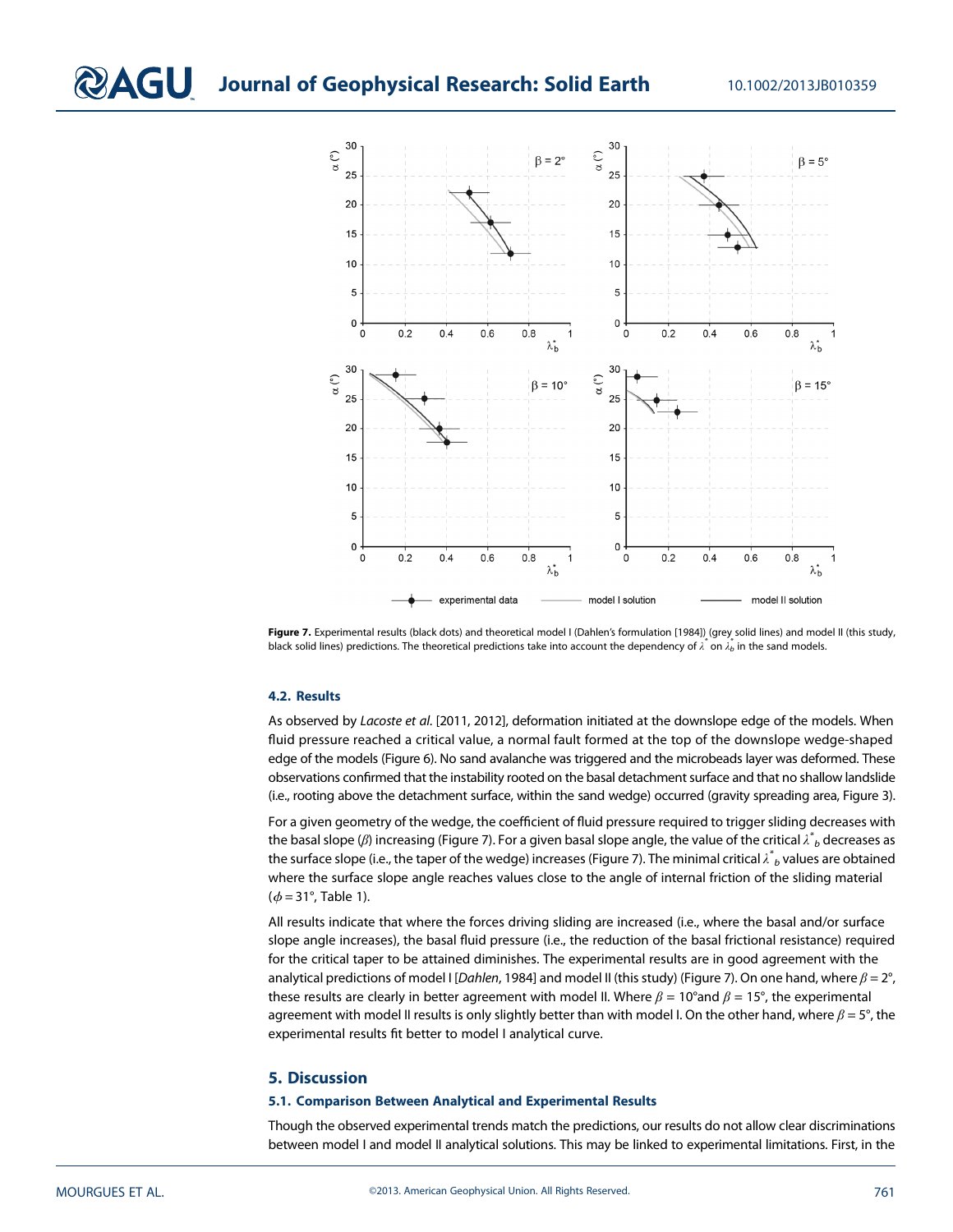

Figure 8. Geometry of the Storegga slide. (a) Interpreted seismic profile (left) and bathymetric image (right). (b) Schematic representation. Modified from Kvalstad et al. [2005].

theoretical analysis, the detachment is a plane, whereas it is a microbeads layer, having a given thickness, in the experiments (Figure 5a). Thus, sliding conditions vary, as the experimental normal faults may root anywhere within the overpressured microbeads layer, in which the fluid overpressure ratio decreases from bottom to top (Figure 5a). Moreover, uncertainties in the determination of  $\lambda^{*}_{~b}$  (± 0.05) arose from the difficulties in evaluating the respective permeability of the sand and the glass microbeads. Compaction of the layers during deposition and air moisture in the experiment room may also lead to misestimating the critical fluid overpressure ratio. Furthermore, lateral air pressure losses in the models and the 3-D shape of the sliding sheet may also cause the experimental critical  $\lambda^*{}_b$  to be greater than expected.

Therefore, to justify experimentally the use of model II, low-surface slope experiments have to be carried out. Such experiments would indeed permit to verify if the evolution of the critical surface slope with the fluid overpressure ratio increase better fits to the smooth decrease in model I or to the strong reduction in model II (Figure 4). However, such modeling is very difficult to achieve because of the great basal fluid pressure required, often leading to the model blowout before any sliding event occurs.

#### 5.2. Applicability to Natural Systems

The applicability of the results discussed above is not restricted to accretionary prisms and cover a wide range of natural settings. The presence of a weak layer acting as a décollement for the overlying cover, alongside with the absence of any downslope resistance to sliding are the sole parameters required for the model to be applied.

Therefore, such structures can be found in a variety of geological settings. For example, the critical taper theory could help better constrain the evolution of large submarine slumping, as is the case of the Storegga slide [Kvalstad et al., 2005], where the detachment surface is a low-resistance clay layer and where the contacts between stratigraphic layers intersect the wedge-shaped surface of the unstable mass (i.e., where no downslope buttress is found; Figure 8). Mass transport deposits occurring along passive margins subjected to fluid overpressure, as described recently by Pattier et al. [2011, 2013], are also a natural example where our model could be applicable. This model would also be valid for onshore landslides, such as the gravitational instabilities of the Waitawhiti complex [Lacoste et al., 2009].

Finally, it is important to note that the model only investigates the critical fluid pressure required to initiate sliding in the wedge. It does not allow analyses of further motion (i.e., sliding along the first formed fault and/or propagation of normal faults) that may depend on the evolution of fluid overpressure along the decollement. In natural systems, once the landslide process is initiated, fluid overpressure along the basal decollement may be reduced because of the fluid circulation along faults rooting into the detachment layer. Such a behavior is not predicted by the analytical model described above and cannot be experimentally simulated. Indeed, though the use of compressed air in our experiments allows for the reproducing of fluid overpressure distribution within the wedge, the fluid flows are not scaled (see discussion in Mourgues and Cobbold [2006b]). Experiments involving a more viscous fluid and less permeable materials would be necessary to investigate the further evolution of the slide and fault dynamics.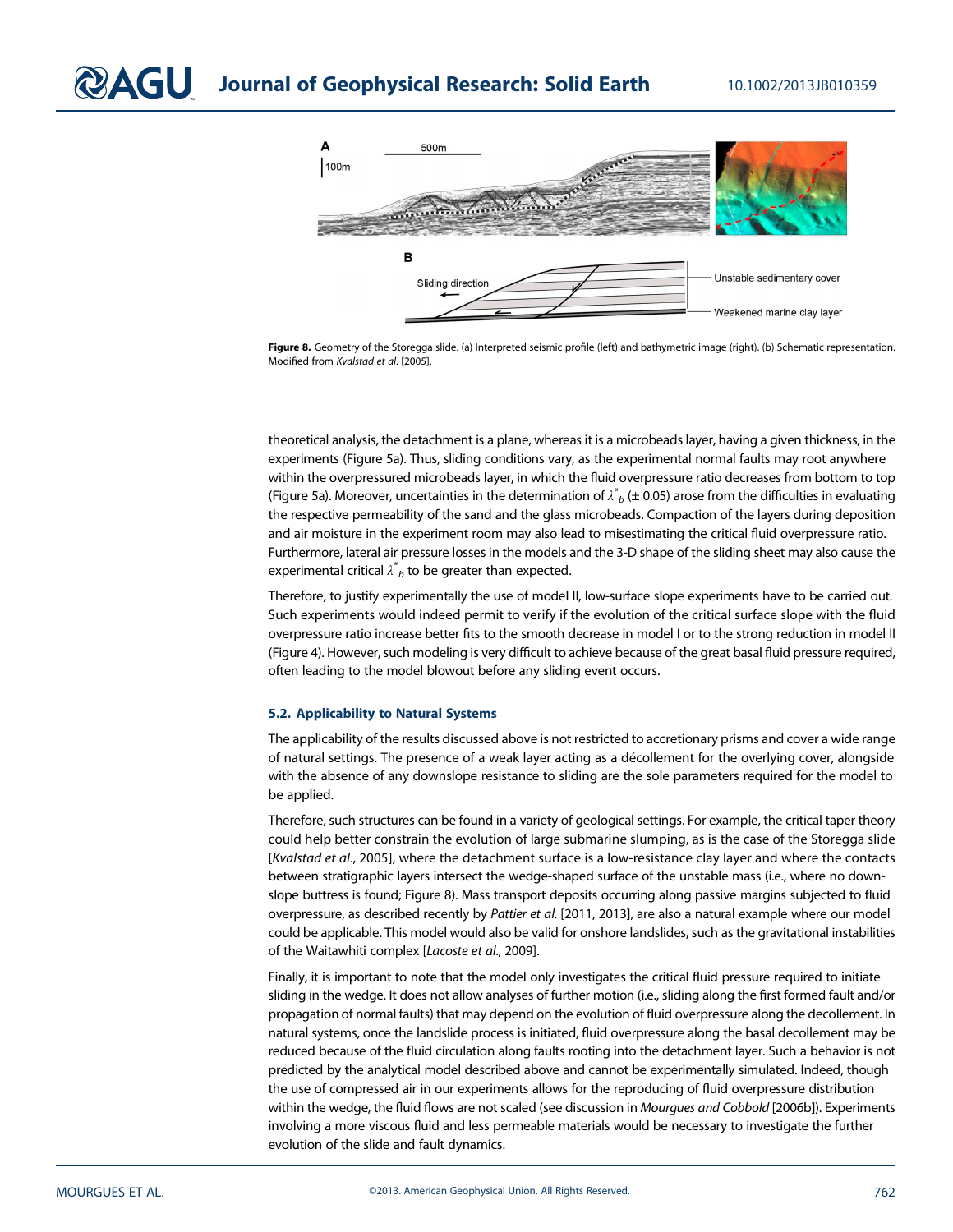#### 6. Conclusions

We adapted the critical Coulomb wedge theory to the study of wedge-shaped masses subjected to gravitational instabilities. We derived an expression of the critical value of the basal pore pressure ratio ( $\lambda^*_{\;\;b}$ ) required for the system to deform.

- 1. Where  $\lambda^*_{~b}$  does not reach its critical value, no deformation occurs. Otherwise, two kinds of gravitational deformation may affect the system: shallow slumping and/or deep gravitational spreading rooting on the basal detachment.
- 2. Below a threshold value of  $\lambda^*_{\phantom* b}$ , the basal detachment is not active and deformation is predicted to be restricted to shallow slumping when the surface slope of the wedge is greater than a critical value, depending on the pore pressure within the wedge  $(\lambda^*)$ .
- 3. For critical fluid overpressure ratios greater than the threshold value, gravitational spreading, potentially combined with shallow slumping, is predicted to be triggered. The critical fluid overpressure ratio value increases with the angle of the surface slope decreasing.

We performed analogue experiments involving pore fluid overpressure to verify these predictions. The results are in good agreement with the theory. However, more experiments are required, as well as comparisons with natural examples, such as passive margins destabilizations.

#### Appendix A: Determination of  $\sigma'_{xx}$  Within the Wedge

In a uniform and noncohesive wedge, the orientations of stresses do not vary from place to place.  $\sigma'_{zz}$  and  $\sigma'_{xz}$ are determined from the static equilibrium of effective stresses and from the boundary conditions on the upper surface of the wedge and are given by equations (3a) and (3b).  $\sigma'_{xx}$  remains indefinite, and it requires additional hypotheses on the rheology of the wedge. Assuming a wedge on the verge of failure everywhere, two distinct solutions can be found (Figure A1). These solutions can be plotted in Mohr diagrams as two circles (compressive and extensive state of stress corresponding respectively to the "passive" and "active" states in Rankine's Earth pressure theory) [Terzaghi, 1943]. We only used solutions (1a) and (1b) in this study. From geometrical considerations, the  $\sigma'_{\textsf{xx}}$  solutions can be found by expressing the radius (*r*) of the Mohr circle in two ways:

In triangle O-B-
$$
\sigma'_{o}
$$
:  $r = \sigma'_{o} \sin \phi$  (A1)

2.

1.

In triangle 
$$
\sigma'_o
$$
- $A$ - $\sigma'_{zz}$ :  $r = \sqrt{(\sigma'_{xz}^2 + (\sigma'_{zz} - \sigma'_{o})^2)}$  (A2)

with  $\sigma'_{o}$  the center of the circle.

By equalizing these two expressions, a second order equation is found

 ${\sigma'}_o^2 \cos^2 \phi - 2{\sigma'}_{zz} {\sigma'}_o + {\sigma'}_{xz} + {\sigma'}_{zz} = 0$  (A3)

After some manipulations, the discriminant  $\Delta$  can be written

$$
\Delta = 4\sigma'_{zz}^2 \sin^2 \phi \left(1 - \mathsf{F}\mathsf{S}^2\right) \tag{A4}
$$

And two distinct values of  $\sigma_{\rm o}$  are found

$$
\sigma'_{o} = \sigma'_{zz} \frac{1 \pm \sin(\phi) \sqrt{1 - FS^{2}}}{\cos^{2}(\phi)}
$$
 (A5)

Solutions (5), (6a), and (6b) are then deduced from  $\sigma'_{xx} = 2\sigma'_{o} - \sigma'_{zz}$ 

#### Appendix B: Change of Coordinate System

The normal stress ( $\sigma'_n$ ) and the shear stress (τ) acting on the detachment of the wedge are deduced from  $\sigma'_{xx}$  $\sigma'_{xz}$  and  $\sigma'_{zz}$  by a rotation of Cartesian coordinates (Figure 2). In the new coordinate system (x<sub>1</sub>,z<sub>1</sub>),  $\sigma'_{z1z1}$  (=  $\sigma'_{n}$ ), and  $\sigma'_{x1z1}$  (=  $\tau$ ) are deduced from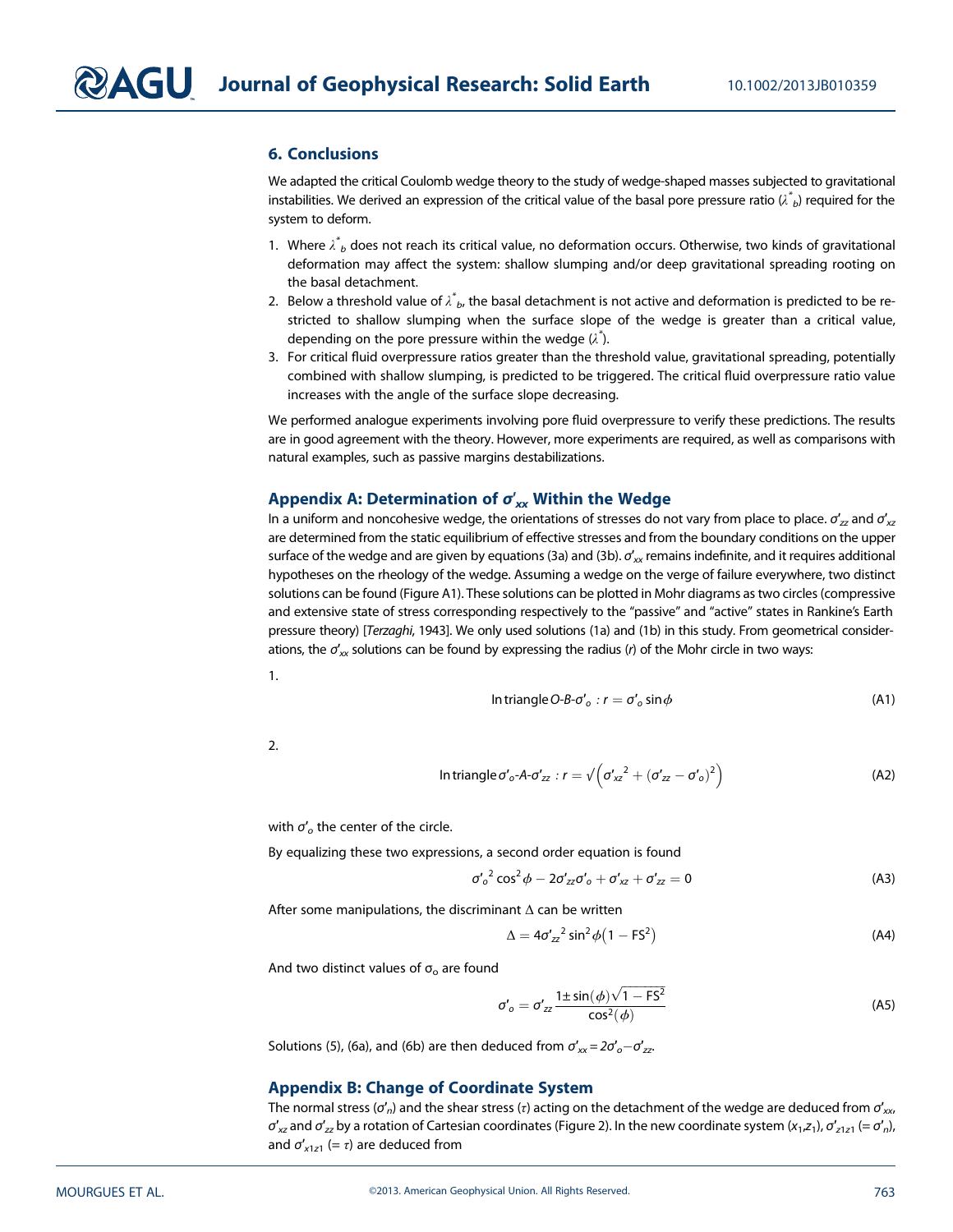

Figure A1. Graphical determination of  $\sigma'_{xx}$  using Mohr circles. In this study, we used solutions 1a and 1b.

$$
\sigma'_{z_1 z_1} = \frac{\sigma'_{xx} + \sigma'_{zz}}{2} - \frac{\sigma'_{xx} - \sigma'_{zz}}{2} \cos(2(\alpha - \beta)) - \sigma'_{xz} \sin(2(\alpha - \beta))
$$
(B1)

$$
\sigma'_{x_1z_1} = \frac{\sigma'_{xx} - \sigma'_{zz}}{2} \sin(2(\alpha - \beta)) + \sigma'_{xz} \cos(2(\alpha - \beta))
$$
 (B2)

#### Acknowledgments

We are grateful to Fabien Graveleau and an anonymous reviewer for their comments that contributed to improve the present manuscript.

#### References

Bilotti, F., and J. Shaw (2005), Deep-water Niger Delta fold and thrust belt modelled as a critical taper wedge: The influence of elevated basal fluid pressure on structural styles, Am. Assoc. Pet. Geol. Bull., 89, 1475–1491.

Bishop, A. W. (1955), The use of the slip circle in the stability analysis of slopes, Geotechnique, 5, 7–17.

Dahlen, F. (1984), Noncohesive critical coulomb wedges: An exact solution, J. Geophys. Res., 89(B12), 10,125–10,133.

Dahlen, F. (1990), Critical taper model of fold-and-thrust belts and accretionary wedges, Annu. Rev. Earth Planet. Sci., 18(1), 55–99.

Dahlen, F., J. Suppe, and D. Davis (1984), Mechanics of fold-and-thrust belts and accretionary wedges: Cohesive Coulomb theory, J. Geophys. Res., 89(B12), 10,087–10,101.

Davis, D., J. Suppe, and F. A. Dahlen (1983), Mechanics of fold-and-thrust belts and accretionary wedges, J. Geophys. Res., 88(B2), 1153–1172. Gutscher, M. A., N. Kukowski, J. Malavieille, and S. Lallemand (1998), Material transfer in accretionary wedges from analysis of a systematic series of analog experiments, J. Struct. Geol., 20, 407–416.

Hubbert, M. K., and W. W. Rubey (1959), Role of fluid pressure in mechanics of overthrust faulting, Geol. Soc. Am. Bull., 70, 115–166. Hutton, E. W. H., and J. P. M. Syvitski (2004), Advances in the numerical modeling of sediment failure during the development of a continental

margin, Mar. Geol., 203, 367–380.

Jaeger, J. C., and N. G. W. Cook (1979), Fundamentals of Rock Mechanics, 3rd ed., Chapman and Hall, London, U.K.

Kopf, A., and K. M. Brown (2003), Friction experiments on saturated sediments and their implications for the stress state of the Nankai and Barbados subduction thrusts, Mar. Geol., 202, 193–210.

Kukowski, N., T. Schillhorn, K. Huhn, U. von Rad, S. Husen, and E. R. Flueh (2001), Morphotectonics and mechanics of the Central Makran accretionary wedge off Pakistan, Mar. Geol., 173, 1–19.

Kukowski, N., J. Greinert, and S. Henrys (2010), Morphometric and critical taper analysis of the Rock Garden region, Hikurangi Margin, New Zealand: Implications for slope stability and potential tsunami generation, Mar. Geol., 272, 141-153.

Kvalstad, T. J., L. Andresen, C. F. Forsberg, K. Berg, P. Bryn, and M. Wangen (2005), The Storegga Slide: Evaluation of triggering sources and slide mechanisms, Mar. Pet. Geol., 22, 245–256.

Lacoste, A., L. Loncke, F. Chanier, J. Bailleul, B. C. Vendeville, and G. Mahieux (2009), Morphology and structure of a landslide complex in an active margin setting: The Waitawhiti complex, North Island, New Zealand, Geomorphology, 109, 184-196.

Lacoste, A., B. C. Vendeville, and L. Loncke (2011), Influence of combined incision and fluid overpressure on slope stability: Experimental modelling and natural applications, J. Struct. Geol., 33, 731–742.

Lacoste, A., B. C. Vendeville, R. Mourgues, L. Loncke, and M. Lebacq (2012), Gravitational instabilities triggered by fluid overpressure and downslope incision—Insights from analytical and analogue modelling, J. Struct. Geol., 42, 151-162.

Lallemand, S., P. Schnürle, and J. Malavieille (1994), Coulomb theory applied to accretionary and nonaccretionary wedges: Possible causes for tectonic erosion and/or frontal accretion, J. Geophys. Res., 99(B6), 12,033–12,055.

Lambe, T. W., and R. V. Whitman (1969), Soil Mechanics, Wiley, New York.

Lehner, F. K. (1986), Comments on "noncohesive critical Coulomb wedges: An exact solution" by F.A. Dahlen, J. Geophys. Res., 91(B1), 793–796.